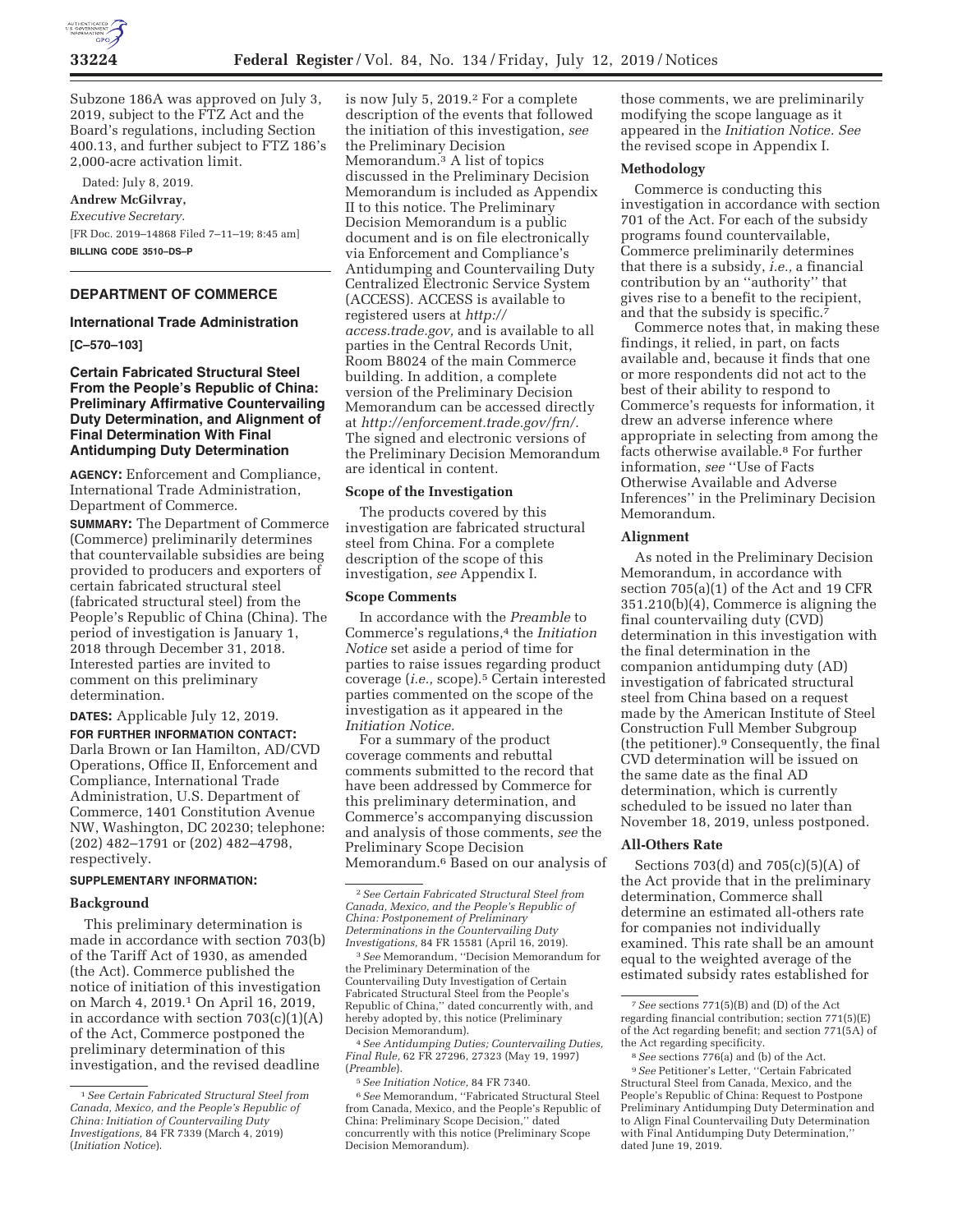those companies individually examined, excluding any zero and *de minimis* rates and any rates based entirely under section 776 of the Act.

In this investigation, Commerce preliminarily assigned rates based entirely on facts available for 12 companies that failed to respond to our quantity and value (Q&V) questionnaire.10 Commerce calculated individual estimated countervailable subsidy rates for Modern Heavy Industries (Taicang) Co., Ltd. (Modern Heavy) and Shanghai Matsuo Steel Structure Co., Ltd. (Shanghai Matsuo) that are not zero, *de minimis,* or based entirely on facts otherwise available. Therefore, Commerce calculated the allothers rate using a weighted-average of the individual estimated subsidy rates calculated for the examined respondents using each company's publicly-ranged values for the merchandise under consideration.11

### **Preliminary Determination**

Commerce preliminarily determines that the following estimated countervailable subsidy rates exist:

11With two respondents under examination, Commerce normally calculates (A) a weightedaverage of the estimated subsidy rates calculated for the examined respondents; (B) a simple average of the estimated subsidy rates calculated for the examined respondents; and (C) a weighted-average of the estimated subsidy rates calculated for the examined respondents using each company's publicly-ranged U.S. sale quantities for the merchandise under consideration. Commerce then compares (B) and (C) to (A) and selects the rate closest to (A) as the most appropriate rate for all other producers and exporters. *See, e.g., Ball Bearings and Parts Thereof from France, Germany, Italy, Japan, and the United Kingdom: Final Results of Antidumping Duty Administrative Reviews, Final Results of Changed-Circumstances Review, and Revocation of an Order in Part,* 75 FR 53661, 53662–63 (September 1, 2010). As complete publicly ranged sales data was available, Commerce based the all-others rate on the publicly ranged sales data of the mandatory respondents. For a complete analysis of the data, *see* the Memorandum, ''Calculation of the 'All Others' Rate in the Preliminary Determination of the Countervailing Duty Investigation of Certain Fabricated Structural Steel from the People's Republic of China,'' dated July 5, 2019.

12As discussed in the Preliminary Decision Memorandum, Commerce has found the following companies to be cross-owned with Shanghai Matsuo: (1) Chixiao Enterprise Co., Ltd.; and (2) Nanshan Development (Group) Incorporation.

| Company                                                                          | Subsidy<br>rate<br>(percent) |
|----------------------------------------------------------------------------------|------------------------------|
| Hongju Metals Co., Ltd<br>Huaye Steel Structure Co                               | 177.43<br>177.43             |
| Jiangsu Kingmore Storage<br>Equipment<br>Jiangsu Zhengchang Cereal Oil           | 177.43                       |
|                                                                                  | 177.43                       |
| Modern Heavy Industries<br>(Taicang) Co., Ltd<br>Ningbo Jiangbei Huarentai Trade | 30.30<br>177.43              |
| Ningbo Win Success Machinery                                                     | 177.43                       |
| Shangdong Taipeng Home Prod-<br>Shanghai Matsuo Steel Structure                  | 177.43                       |
|                                                                                  | 36.07                        |
| Sinopec Engineering (Group)<br>Co., Ltd                                          | 177.43                       |
| Sunjoy Industrial Group Limited                                                  | 177.43                       |
| Sunjoy Industries (Jiashan) Co.,<br>Wuxi Huishan Metalwork Tech-                 | 177.43                       |
|                                                                                  | 177.43                       |
| Yueqing Yihua New Energy<br>Technology                                           | 177.43<br>32.64              |

### **Suspension of Liquidation**

In accordance with sections 703(d)(1)(B) and (d)(2) of the Act, Commerce will direct U.S. Customs and Border Protection (CBP) to suspend liquidation of entries of subject merchandise as described in the scope of the investigation section entered, or withdrawn from warehouse, for consumption on or after the date of publication of this notice in the **Federal Register**. Further, pursuant to 19 CFR 351.205(d), Commerce will instruct CBP to require a cash deposit equal to the rates indicated above.

# **Disclosure**

Commerce intends to disclose its calculations and analysis performed to interested parties in this preliminary determination within five days of its public announcement, or if there is no public announcement, within five days of the date of this notice in accordance with 19 CFR 351.224(b).

#### **Verification**

As provided in section 782(i)(1) of the Act, Commerce intends to verify the information relied upon in making its final determination.

### **Public Comment**

Case briefs or other written comments regarding non-scope issues may be submitted to the Assistant Secretary for Enforcement and Compliance no later than seven days after the date on which the last verification report is issued in this investigation. Rebuttal briefs, limited to issues raised in case briefs

covering non-scope issues, may be submitted no later than five days after the deadline for submitting non-scope related case briefs.13

Case briefs or other written comments regarding scope issues may be submitted to the Assistant Secretary for Enforcement and Compliance no later than 21 days after the publication of the preliminary AD determinations on fabricated structural steel from Canada, China, and Mexico in the **Federal Register**. Rebuttal briefs, limited to issues raised in scope case briefs, may be submitted no later than five days after the deadline for submitting scope case briefs. For all scope issues, parties must file separate and identical briefs and/or rebuttal briefs on the records of all of the ongoing CVD and AD investigations of fabricated structural steel from Canada, China, and Mexico through ACCESS. No new factual information may be included in scope case briefs or rebuttal scope briefs.

Pursuant to 19 CFR 351.309(c)(2) and (d)(2), parties who submit case briefs or rebuttal briefs in this investigation are encouraged to submit with each argument: (1) A statement of the issue;  $(2)$  a brief summary of the argument; and (3) a table of authorities.

Pursuant to 19 CFR 351.310(c), interested parties who wish to request a hearing, limited to issues raised in the case and rebuttal briefs, must submit a written request to the Assistant Secretary for Enforcement and Compliance, U.S. Department of Commerce, within 30 days after the date of publication of this notice. Requests should contain the party's name, address, and telephone number, the number of participants, whether any participant is a foreign national, and a list of the issues to be discussed. If a request for a hearing is made, Commerce intends to hold the hearing at the U.S. Department of Commerce, 1401 Constitution Avenue NW, Washington, DC 20230, at a time and date to be determined. Parties should confirm by telephone the date, time, and location of the hearing two days before the scheduled date.

# **International Trade Commission Notification**

In accordance with section 703(f) of the Act, Commerce will notify the U.S. International Trade Commission (ITC) of its determination. If the final determination is affirmative, the ITC will determine before the later of 120 days after the date of this preliminary determination or 45 days after the final

<sup>10</sup>The companies that did not respond to our Q&V questionnaire are: Hongju Metals Co., Ltd.; Huaye Steel Structure Co.; Jiangsu Kingmore Storage Equipment; Jiangsu Zhengchang Cereal Oil & Feed; Ningbo Jiangbei Huarentai Trade; Ningbo Win Success Machinery Co., Ltd.; Shangdong Taipeng Home Products Co.; Sinopec Engineering (Group) Co., Ltd.; Sunjoy Industrial Group Limited; Sunjoy Industries (Jiashan) Co., Ltd.; Wuxi Huishan Metalwork Technology Co., Ltd.; and Yueqing Yihua New Energy Technology.

<sup>13</sup>*See* 19 CFR 351.309; *see also* 19 CFR 351.303 (for general filing requirements).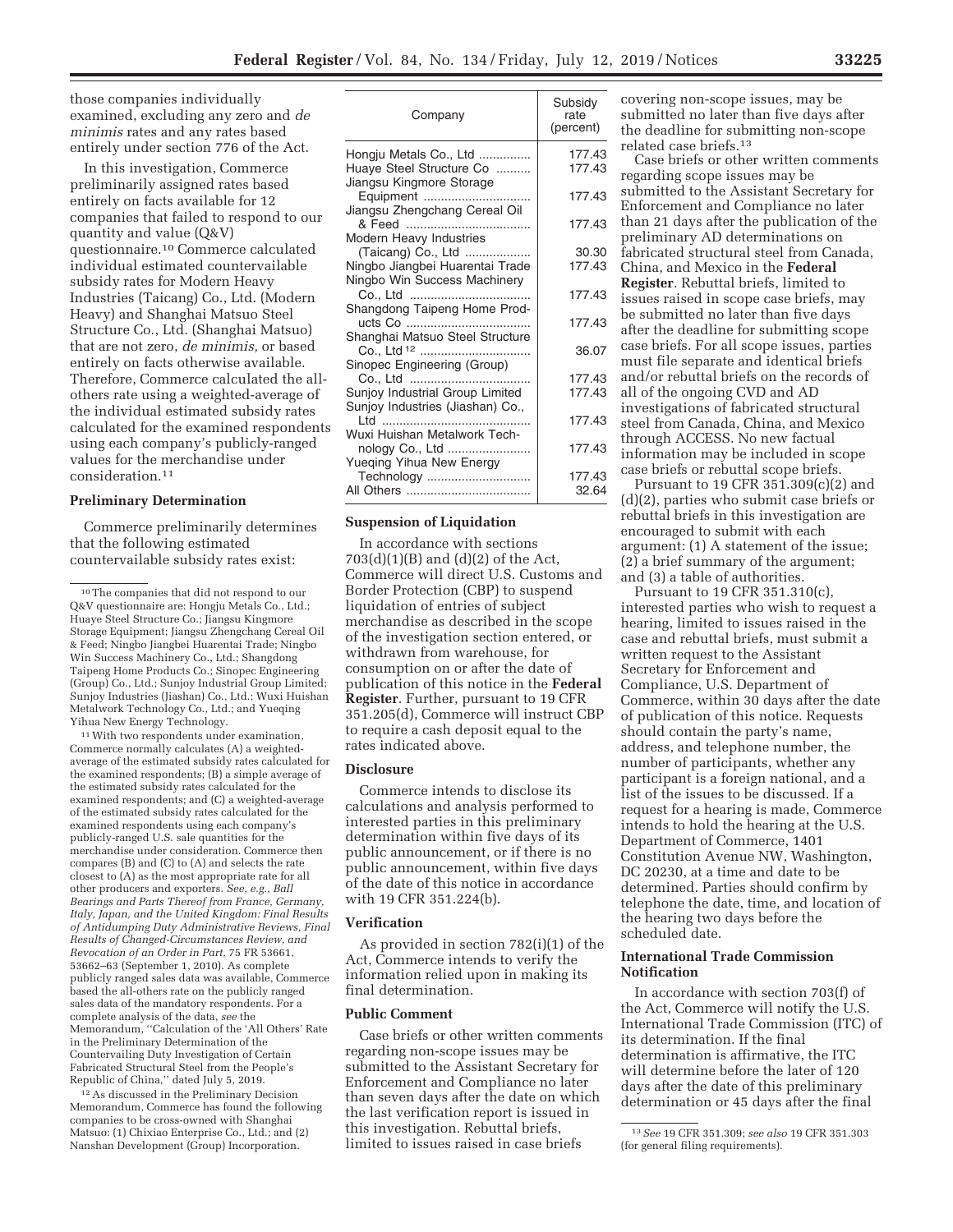determination whether imports of the subject merchandise are materially injuring, or threaten material injury to, the U.S. industry.

## **Notification to Interested Parties**

This determination is issued and published pursuant to sections 703(f) and 777(i) of the Act and 19 CFR 351.205(c).

Dated: July 5, 2019.

**Jeffrey I. Kessler,** 

*Assistant Secretary for Enforcement and Compliance.* 

### **Appendix I**

### **Scope of the Investigation**

The merchandise covered by this investigation is carbon and alloy fabricated structural steel. Fabricated structural steel is made from steel in which: (1) Iron predominates, by weight, over each of the other contained elements; and (2) the carbon content is two percent or less by weight. Fabricated structural steel products are steel products that have been fabricated for erection or assembly into structures, including, but not limited to, buildings (commercial, office, institutional, and multifamily residential); industrial and utility projects; parking decks; arenas and convention centers; medical facilities; and ports, transportation and infrastructure facilities. Fabricated structural steel is manufactured from carbon and alloy (including stainless) steel products such as angles, columns, beams, girders, plates, flange shapes (including manufactured structural shapes utilizing welded plates as a substitute for rolled wide flange sections), channels, hollow structural section (HSS) shapes, base plates, and plate-work components. Fabrication includes, but is not limited to cutting, drilling, welding, joining, bolting, bending, punching, pressure fitting, molding, grooving, adhesion, beveling, and riveting and may include items such as fasteners, nuts, bolts, rivets, screws, hinges, or joints.

The inclusion, attachment, joining, or assembly of non-steel components with fabricated structural steel does not remove the fabricated structural steel from the scope.

Fabricated structural steel is covered by the scope of the investigation regardless of whether it is painted, varnished, or coated with plastics or other metallic or nonmetallic substances and regardless of whether it is assembled or partially assembled, such as into modules, modularized construction units, or subassemblies of fabricated structural steel.

Subject merchandise includes fabricated structural steel that has been assembled or further processed in the subject country or a third country, including but not limited to painting, varnishing, trimming, cutting, drilling, welding, joining, bolting, punching, bending, beveling, riveting, galvanizing, coating, and/or slitting or any other processing that would not otherwise remove the merchandise from the scope of the investigation if performed in the country of manufacture of the fabricated structural steel.

All products that meet the written physical description of the merchandise covered by the investigation are within the scope of the investigation unless specifically excluded or covered by the scope of an existing countervailing duty order.

Specifically excluded from the scope of the investigation are:

1. Fabricated steel concrete reinforcing bar (rebar) if: (i) It is a unitary piece of fabricated rebar, not joined, welded, or otherwise connected with any other steel product or part; or (ii) it is joined, welded, or otherwise connected only to other rebar.

2. Fabricated structural steel for bridges and bridge sections that meets American Association of State and Highway and Transportation Officials (AASHTO) bridge construction requirements or any state or local derivatives of the AASHTO bridge construction requirements.

3. Pre-engineered metal building systems, which are defined as complete metal buildings that integrate steel framing, roofing and walls to form one, pre-engineered building system, that meet Metal Building Manufacturers Association guide specifications. Pre-engineered metal building systems are typically limited in height to no more than 60 feet or two stories.

4. Steel roof and floor decking systems that meet Steel Deck Institute standards.

5. Open web steel bar joists and joist girders that meet Steel Joist Institute specifications.

6. Also excluded from the scope of the investigation is scaffolding that complies with ANSI/ASSE A10.8–2011—Scaffolding Safety Requirements, and/or Occupational Safety and Health Administration regulations at 29 CFR part 1926 subpart L—Scaffolds. The outside diameter of the scaffold tubing covered by this exclusion ranges from 25mm to 80mm.

7. Excluded from the scope of the investigation are access flooring systems panels and accessories, where such panels have a total thickness ranging from 0.75 inches to 1.75 inches and consist of concrete, wood, other non-steel materials, or hollow space permanently attached to a top and bottom layer of galvanized or painted steel sheet or formed coil steel, the whole of which has been formed into a square or rectangle having a measurement of 24 inches on each space permanently attached to a top and<br>bottom layer of galvanized or painted steel<br>sheet or formed coil steel, the whole of whic<br>has been formed into a square or rectangle<br>having a measurement of 24 inches on each<br>side +/ ttom layer of galvanized or painted steel<br>eet or formed coil steel, the whole of whice<br>s been formed into a square or rectangle<br>wing a measurement of 24 inches on each<br>de  $+/-0.1$  inch; 24 inches by 30 inches  $+/-0.1$  inch.

8. Excluded from the investigation are the following types of steel poles, segments of steel poles, and steel components of those poles:

• Steel Electric Transmission Poles, or segments of such poles, that meet (1) the American Society of Civil Engineers (ASCE)—Design of Steel Transmission Pole Structures, ASCE/SEI 48 or (2) the USDA RUS bulletin 1724E–214 Guide specification for standard class Steel Transmission Poles. The exclusion for steel electric transmission poles also encompasses the following components thereof: Transmission arms which attach to poles; pole bases; angles that do not exceed  $8'' \times 8'' \times 0.75''$ ; steel vangs, steel brackets, steel flanges, and steel caps; safety climbing cables; ladders; and steel templates.

• Steel Electric Substation Poles, or segments of such poles, that meet the American Society of Civil Engineers (ASCE)—Manuals and Reports on Engineering Practice No. 113. The exclusion for steel electric substation poles also encompasses the following components thereof: Substation dead end poles; substation bus stands; substation mast poles, arms, and cross-arms; steel brackets, steel flanges, and steel caps; pole bases; safety climbing cables; ladders; and steel templates.

• Steel Electric Distribution Poles, or segments of such poles, that meet (1) American Society of Civil Engineers (ASCE)—Design of Steel Transmission Pole Structures, ASCE/SEI 48, (2) USDA RUS bulletin 1724E–204 Guide specification for steel single pole and H-frame structures, or (3) ANSI 05.1 height and class requirements for steel poles. The exclusion for steel electric distribution poles also encompasses the following components thereof: Distribution arms and cross-arms; pole bases; angles that do not exceed  $8'' \times 8'' \times 0.75''$ ; steel vangs, steel brackets, steel flanges, and steel caps; safety climbing cables; ladders; and steel templates.

• Steel Traffic Signal Poles, Steel Roadway Lighting Poles, Steel Parking Lot Lighting Poles, and Steel Sports Lighting Poles, or segments of such poles, that meet (1) the American Association of State Highway and Transportation Officials (AASHTO)— Specifications for Structural Supports for Highway Signs, Luminaires, and Traffic Signals, (2) any state or local derivatives of the AASHTO highway sign, luminaries, and traffic signals requirements, or (3) American National Standard Institute (ANSI) C136— American National Standard for Roadway and Area Lighting Equipment standards. The exclusion for steel traffic signal poles, steel roadway lighting poles, steel parking lot lighting poles, and steel sports lighting poles also encompasses the following components thereof: Luminaire arms; hand hole rims; hand hole covers; base plates that connect to either the shaft or the arms; mast arm clamps; mast arm tie rods; transformer base boxes; formed full base covers that hide anchor bolts; step lugs; internal cable guides; lighting cross arms; lighting service platforms; angles that do not exceed 8″ x 8″ x 0.75″; stainless steel hand hole door hinges and wind restraints; steel brackets, steel flanges, and steel caps; safety climbing cables; ladders; and steel templates.

• Communication Poles, or segments of such poles, that meet (1) Telecommunications Industry Association (TIA) ANSI/TIA–222 Structural Standards for Steel Antenna Towers and Antenna Supporting Structures, or (2) American Association of State Highway and Transportation Officials (AASHTO)— Specifications for Structural Supports for Highway Signs, Luminaires, and Traffic Signals. The exclusion for communication poles also encompasses the following components thereof: Luminaire arms; hand hole rims; hand hole covers; base plate that connects the pole to the foundation or arm to the pole; safety climbing cables; ladders; service ground platforms; step lugs; pole steps; steel brackets, steel flanges, and steel